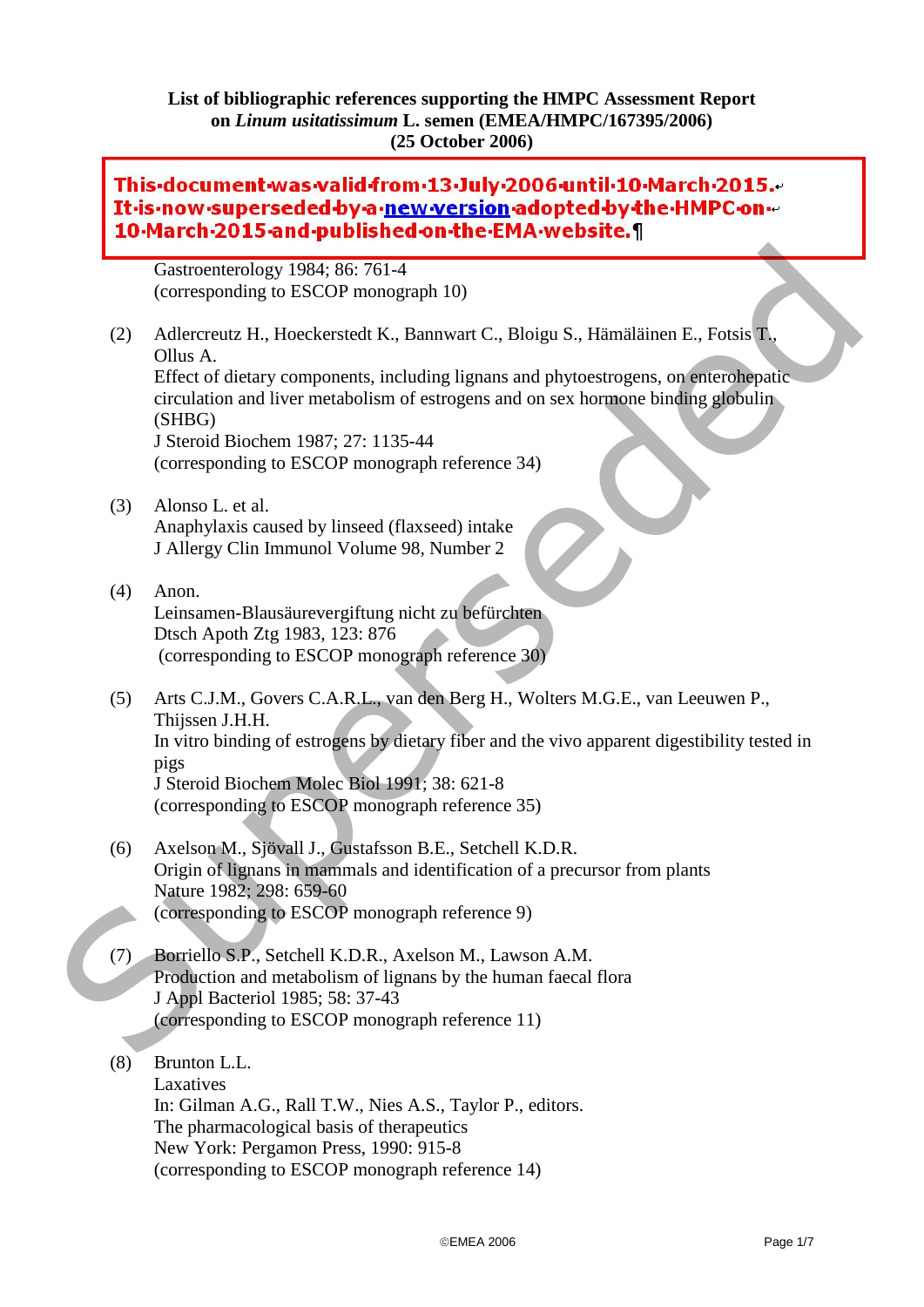- (9) Cummings J.H. Dietary fibre Br Med Bull 1981; 37: 65-70 (corresponding to ESCOP monograph reference 36)
- (10) Czygan F-C. Leinsamen (Semen Lini) ist ungiftig! Z Phytotherapie 1984; 5: 770-1 (corresponding to ESCOP monograph reference 31)
- (11) Dorsch W., Loew D., Meyer E., Schilcher H. Empfehlungen zu Kinderdosierungen von monographierten Arzneidrogen und ihren Zubereitungen Bonn: Kooperation Phytopharmaka 1993: 61 corresponding to ESCOP monograph reference 20) Z Phyolology (1984; 5: 770-1<br>
(corresponding to FSCOP monograph reference 31)<br>
(11) Dorsch W., Loew D., Meyer E., Schilcher H.<br>
Empfehlungen zu Kinderdosierungen von monographierten Arzneidrogen und ihlen<br>
Zubereitungen<br>
	- (12) Evans W.C. In: Trease and Evans' Pharmacognosy. 13<sup>th</sup> ed. London: Baillière Tindall, 1989: 336 (corresponding to ESCOP monograph reference 18)
	- (13) Grutzner KI., Muller A., Schollig HP. Wirksamkeit einer Schleimzubereitung aus Leinsamen bei funktionellen Oberbauchbeschwerden (Efficacy of linseed mucilage preparation in patients with functional upper abdominal complaints) Zeitschrift für Phytotherapie; 18/5 (263-269); 1997
	- (14) Guillon F., Champ M. Structural and physical properties of dietary fibres, and consequences of processing on human physiology Food Research International 33 (2000) 233-245
	- (15) Hardt M., W. Geisthövel Schwerer Obstruktionsileus durch Leinsamenbezoar Med. Klein. 81 (1986), 541 – 543 (Nr. 15/16) (corresponding to ESCOP monograph reference 23)
	- (16) Hänsel R., K. Keller, H. Rimpler Hagers Handbuch 5/676 – 683
	- (17) Holt S., Heading R.C., Carter D.C., Prescott L.F., Tothill P. Effect of gel fibre on gastric emptying and absorption of glucose and paracetamol Lancet 1979: 636-9 (corresponding to ESCOP monograph reference 25)
	- (18) Jenkins D.J.A., Goff D.V., Leeds A.R., Alberti K.G.M.M., Wolever T.M.S., Gassull M.A., Hockasay T.D.R. Unabsorbable carbohydrates and diabetes: decreased postprandial hyperglycemia Lancet 1976: ii, 172-4 (correponding to ESCOP monograph reference 26)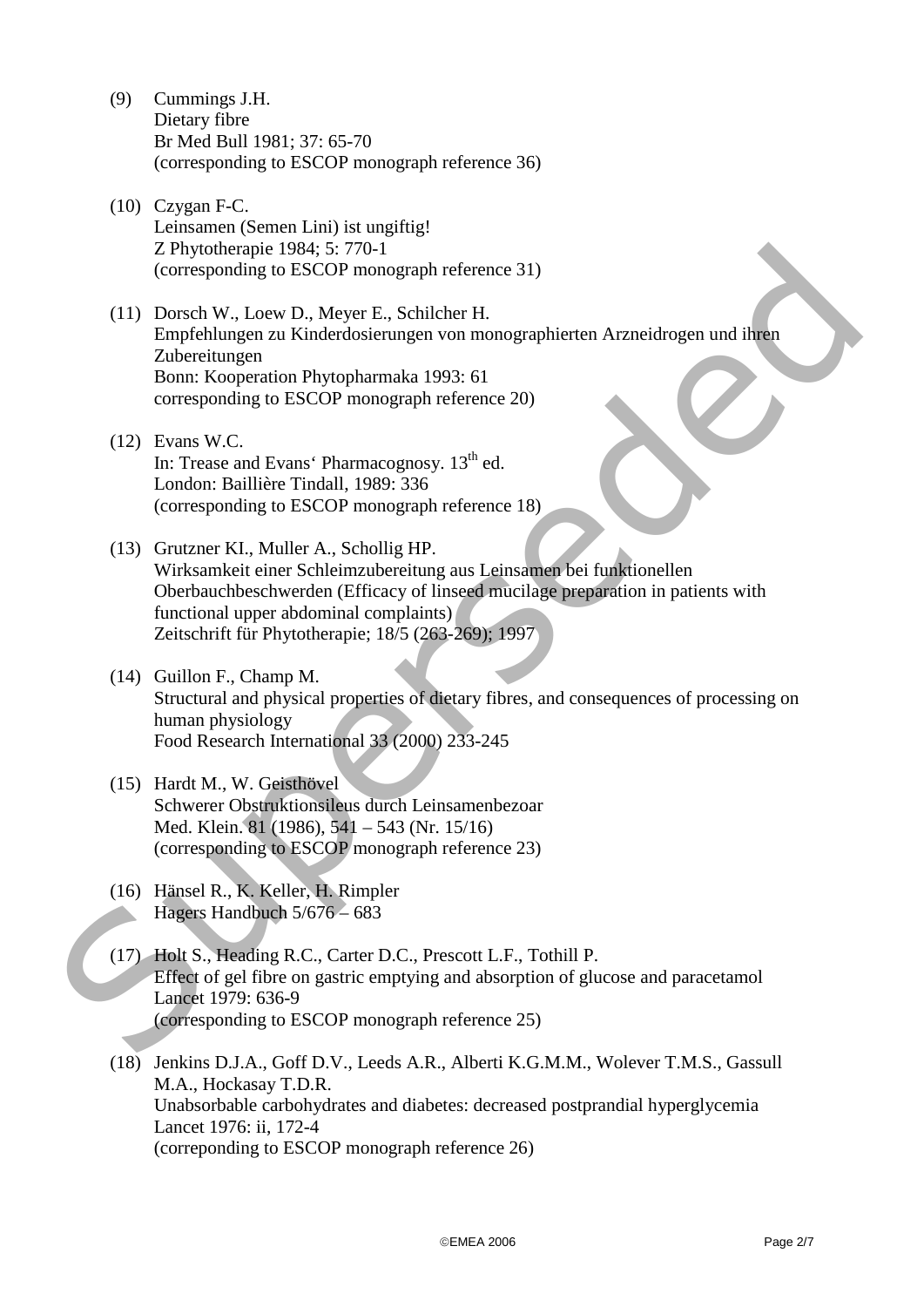- (19) Jenkins D.J.A., Wolever T.M.S., Leeds A.R. et al. Dietary fibres, fibre analogues, and glucose tolerance: importance of viscosity. Br Med J 1978-I: 1392-4 (corresponding to ESCOP monograph reference 24)
- (20) Kay R.M., Strasberg S.M. Origin, chemistry, physiological effects and clinical importance of dietary fibre Clin Invest Med 1978; 1: 9-24 (corresponding to ESCOP monograph reference 13)
- (21) Klein H., P. Weigert Schwermetalle in Leinsamen Bundesgesundhbl. 30 Nr. 11 November 1987
- (22) Kooperation Phytopharmaka Lini semen
- (23) Kurth W. Therapeutische Wirksamkeit, Verträglichkeit und Akzeptabilität von Linusit in der Praxis Der Kassenarzt 1976, 16 : 3546 (corresponding to ESCOP monograph reference 16) Clin Invest Med 1978; 1: 9:24<br>
Corresponding to PSCOP monograph reference 13)<br>
(21) Klein H., P. Weigert<br>
Subwentedte in Leinsanen<br>
Bundesgesum dbbl, 30 Nr. 11 November 1987<br>
(22) Kooperation Phytopharmaka<br>
Limi semen<br>
The
	- (24) Leinsamen Standardzulassungen 1996, 11. Erg.-Lfg., Stand: Februar 1996
	- (25) Lewis JH., Weingold AB. The Use of Gastrointestinal Drugs during Pregnancy and Lactation Am J Gastroenterol 1985; 80: 912-23 (corresponding to ESCOP monograph reference 29)
	- (26) Linseed (Lini semen) European Pharmacopoeia 4; 01/2002:0095, p. 1476 (corresponding to ESCOP monograph reference 1)
	- (27) Luyengi L, Pezzuto JM, Waller DP, Beecher ChWW, Fong, HHS Linusitamarin, a new phenylpropanoid glucoside from Linum usitatissimum Journal of Natural Products 56; 11: 2012-15; 1993
	- (28) Meier P., Seiler WO., Stahelin Hb. Bulk-forming agents as laxatives in geriatric patients Schweiz Med Wochenschr 1990 Mar 3; 120 (9): 314-7
	- (29) Monographie Lini semen, Leinsamen (Bundesanz.Nr. 228 vom 05.12.1984
	- (30) Munoz J.M., Sandstead H.H., Jacob R.A., Johnson L., Mako M.E. Effects of dietary fiber on glucose tolerance of normal men Diabetes 1979; 28: 496-502 (corresponding to ESCOP monograph reference 27)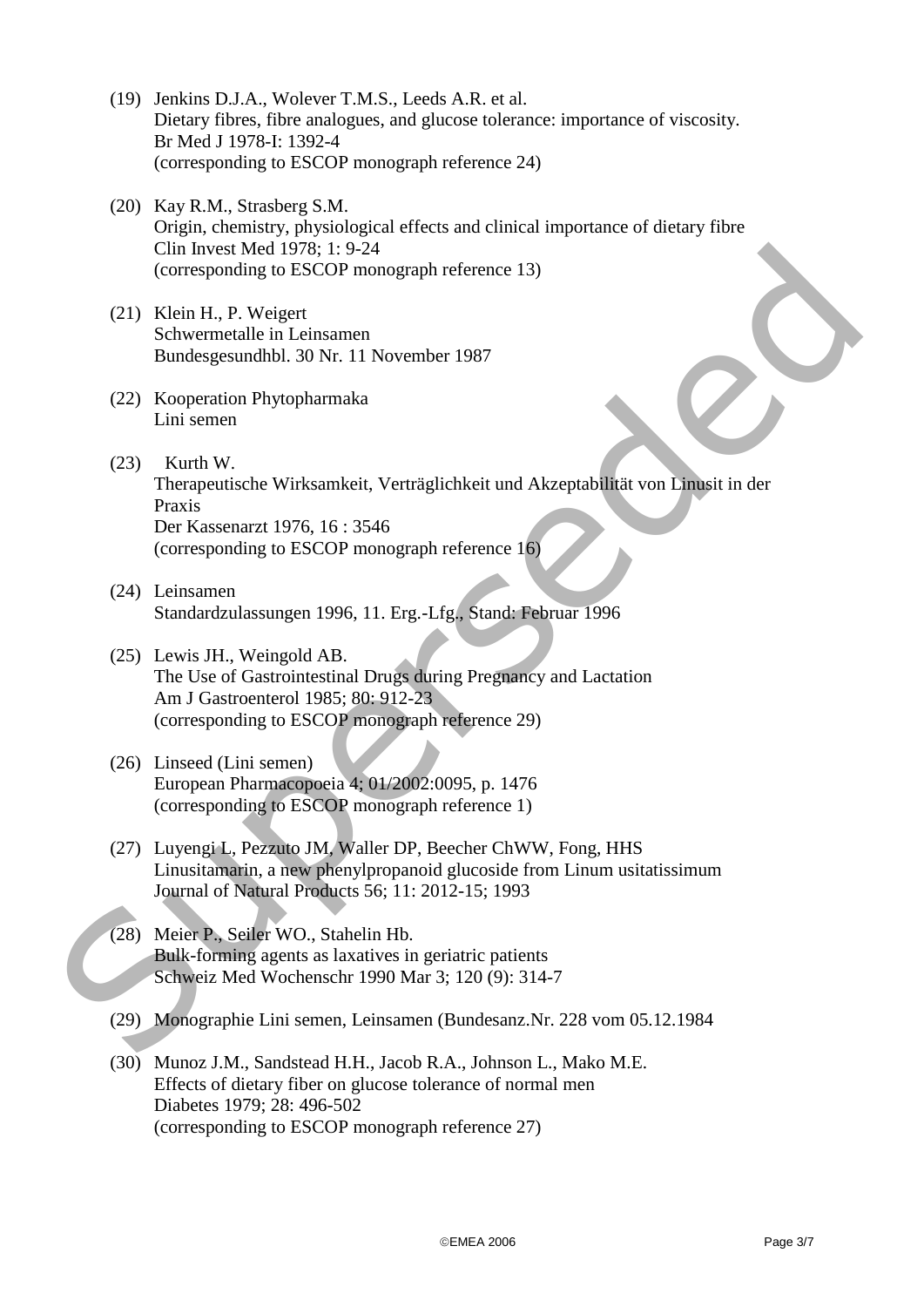- (31) Nesbitt P. D., Lam Y., Thompson L. U. Human metabolism of mammalian lignan percursors in raw and processed flaxseed Am J Clin Nutr 1999; 69: 549- 55
- (32) Petroski D. Bulk Fiber Therapy – The impact of product selection on patient acceptance and compliance Today's Therapeutic Trends 2000; 18 (2) 97-105
- (33) Reynols JEF, editor Martindale – The Extra Pharmacopoeia,  $30<sup>th</sup>$  ed. London: The Pharmaceutical Press, 1993:886 (corresponding to ESCOP monograph reference 21)
- (34) Schilcher H. Phytopharmaka bei Magen- und Darmerkrankungen Dtsch Apoth Ztg 1990; 130: 555-60 (corresponding to ESCOP monograph reference 19)
- (35) Schilcher H. Phytotherapie in der Kinderheilkunde  $2^{nd}$  ed., 1992, p. 51 – 52 Wissenschaftliche Verlagsgesellschaft mbH Stuttgart
- (36) Schilcher H. Zyanidvergiftung durch Leinsamen? Dtsch Ärzteblatt 1979; 76: 955-6 (corresponding to ESCOP monograph reference 32)
- (37) Schilcher H. Droht die schleichende Vergiftung? Antwort im Medical Tribune (MTD 46/2001 S. 44)
- (38) Schilcher H., Schulz V., Nissler A. Zur Wirksamkeit und Toxikologie von Semen Lini Z Phytotherapie 1986, 7: 113-7 (corresponding to ESCOP monograph reference 12)
- (39) Schilcher H., Wilkens –Sauter M. Quantitative Bestimmung cyanogener Glykoside in Linum usitatissimum mit Hilfe der HPLC Fette Seifen Anstrichmittel 1986, 88: 287-90 (corresponding to ESCOP monograph reference 8) Today's Therapeutic Trends 2000: 18 (2) 97-105<br>
(33) Reynols BEF, editor<br>
Murtirdale – The Evara Pharmacepocia, 30<sup>th</sup> ed.<br>
London: The Pharmaceutical Press, 1993:886<br>
(corresponding to ESCOP monograph reference 21)<br>
(34)
	- (40) Schulz V., Löffler A., Gheorghiu T. Resorption von Blausäure aus Leinsamen Leber Magen Darm 1983; 13:10-4 (corresponding to ESCOP monograph reference 33)
	- (41) Spielmann H., Schuefer Chr. Arzneiverordnung in Schwangerschaft und Stillzeit Urban & Fischer, Mchn.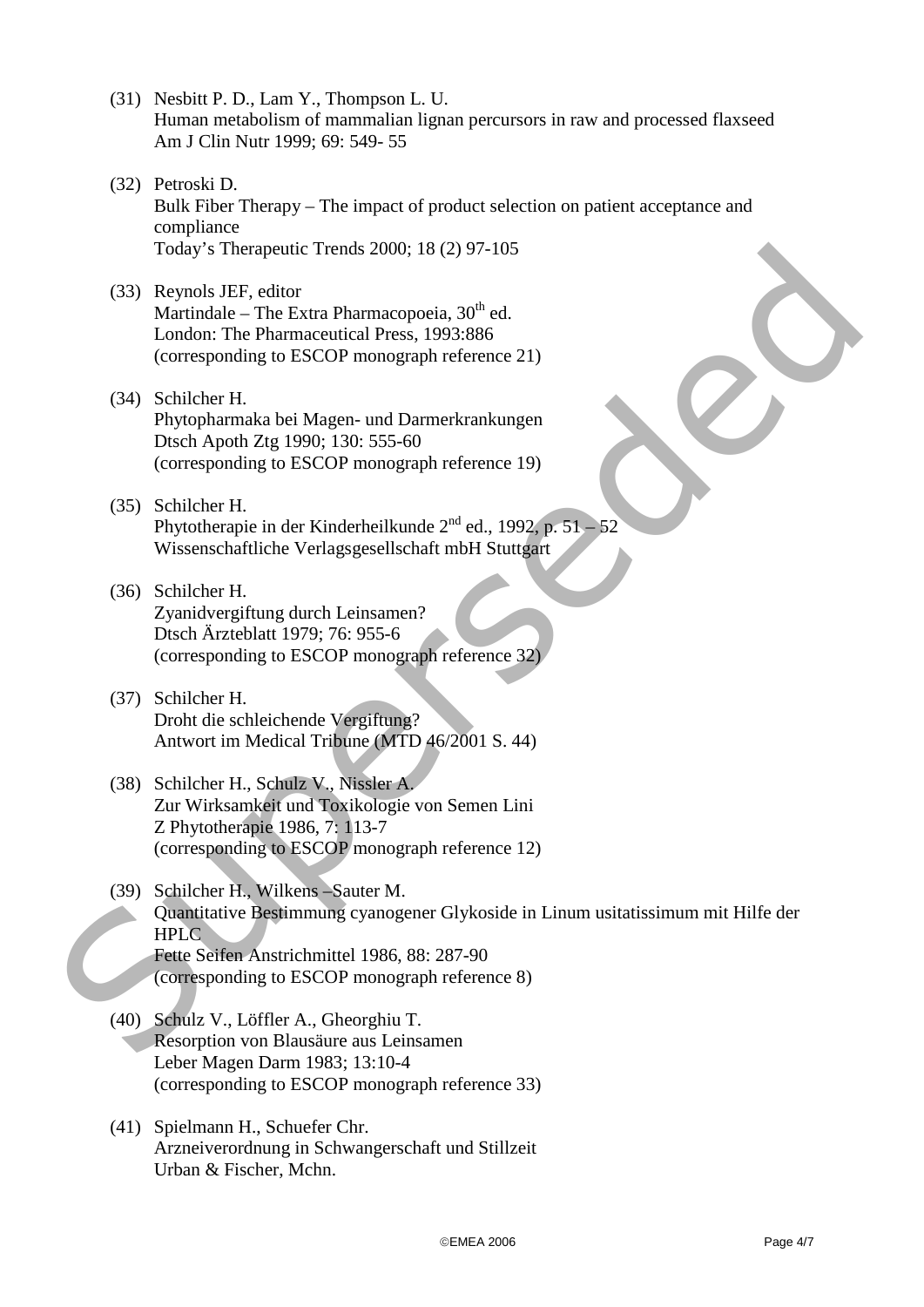- (42) Steinegger E., Hänsel R. Lehrbuch der Pharmakognosie und Phytopharmazie,  $4<sup>th</sup>$  ed. Berlin-Heidelberg: Springer-Verlag, 1988 (corresponding to ESCOP monograph reference 4)
- (43) Taylor M.R. Warning Statements Required for Over-The-Counter Drugs Containing Water-Soluble Gums as Active Ingredients Federal Register/ Vo. 58, No. 164 / Thursday, August 26, 1993 / Rules and Regulations
- (44) Vaaler S., Hanss K.F., Aagenaes O. Effects od different kinds of fibre on postprandial blood glucose in insulin-dependent diabetics. Acta Med Scand 1980; 208: 389-91 (corresponding to ESCOP monograph reference 28) Guns as Acirce Ingredients<br>
(44) Vauler S., Hams K. F., Augenus O.<br>
Federal Register Vo. S8, No. 164 / Thursday, August 26, 1993 / Rules and Regulations<br>
(44) Vauler S., Hams K. F., Augenus O.<br>
Effects to different kinds o
	- (45) Weiß R. F. Lehrbuch der Phytotherapie,  $7<sup>th</sup>$  ed. Hippokrates Verlag (corresponding to ESCOP monograph reference 15)
	- (46) Weiss R.F., Fintelmann V. Lehrbuch der Phytotherapie 9<sup>th</sup> ed. Hippokrates Verlag
	- (47) Willuhn G. Leinsamen In: Wichtl M, editor. Teedrogen.  $2^{nd}$  ed. Stuttgart: Wissenschaftliche Verlagsgesellschaft, 1989: 306-8 (corresponding to ESCOP monograph reference 2)
	- (48) Wirths W., Berglar T., Dieckhues A., Bauer G. Ballaststoffreiche Zwischenmahlzeit in ihrer Wirkung auf Verdauungstätigkeit und Blutlipide älterer Probanden Z. Gerontol 1985 Mar – Apr; 18 (2): 107-10

## **Additional references**

- (49) American Conference of Governmental Industrial Hygientists (ACGIH). 1994-1995 Treshold limit values for chemical substances and physical agents and biological exposures indices. Cincinati, OH, USA; ACGIH, 1994
- (50) Bobkiewicz-Kozlowska T et al. The antiulcer activity of flax seed commercial preparations in acute and chronic gastric ulcers in rats. Herba polonica 2003; Vol.49, No.3/4
- (51) Cunnane SC et al. Nutritional attributes of traditional flaxseed in healthy young adults. American Journal of Clinical Nutrition 1991; 61: 62-68.
- (52) Cunnane SC et al. High alpha-linolenic acid flaxseed (Linum usitatissimum): some nutritional properties in humans. Br J Nutr 1993 Vol. 69 (2): 443-453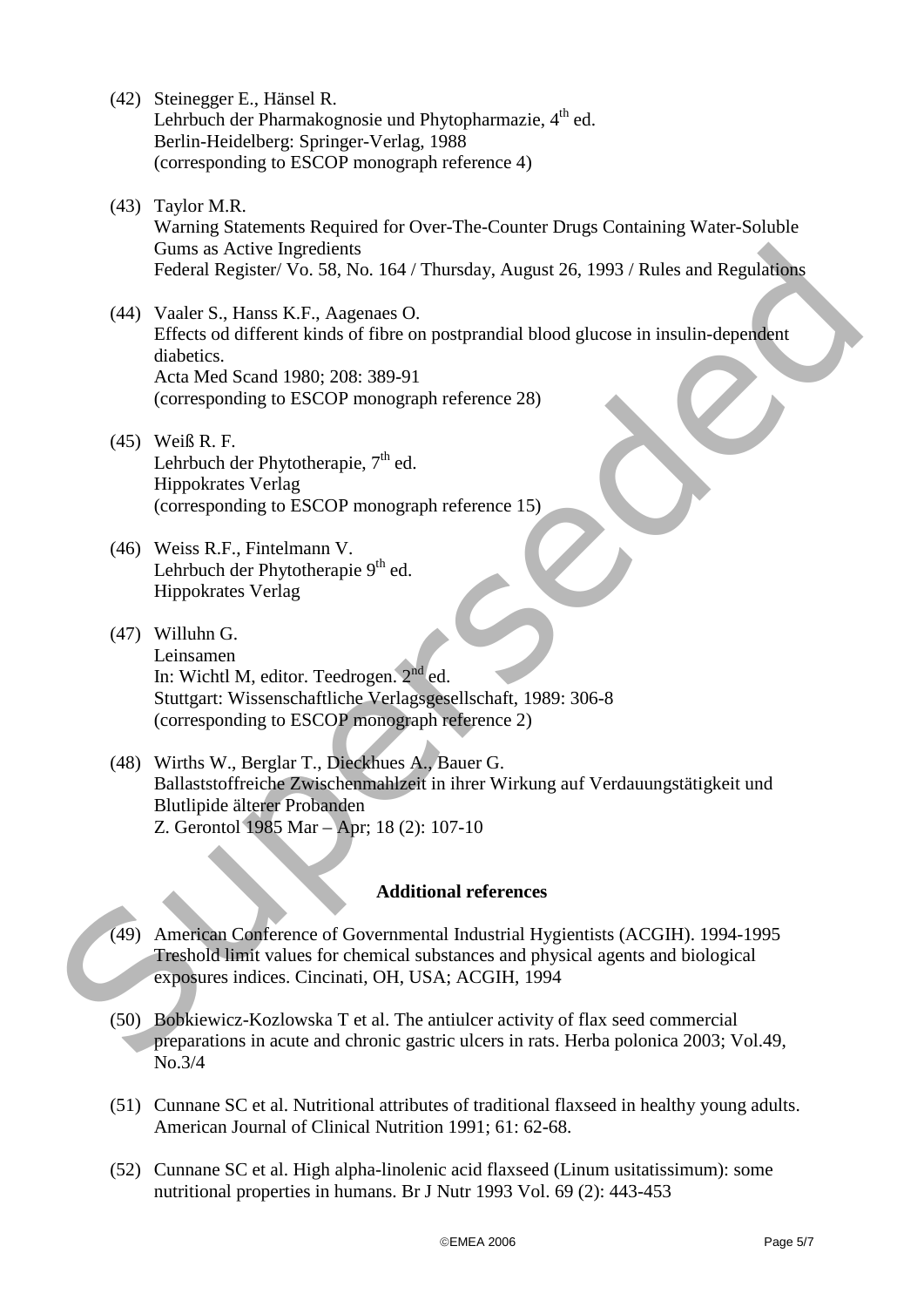- (53) Demark-Wahnefried W et al. Pilot study to explore effects of low-fat. Flaxsupplemented diet on proliferation of benign prostatic epithelium and prostate-specific antigen. Urology 2004; 63: 900-4.
- (54) Kurzer MS et al. Fecal lignan and isoflavonoid excretion in premenopausal women consuming flaxseed powder. Cancer Epidemiol Biomark Prev 1995; 4: 353-8
- (55) Lampe JW et al. Urinary lignan and isoflavonoid excretion in premenopausal women consuming flaxseed powder. Am J Clin Nutr 1994; 60: 122-8
- (56) Lorenc-Kubis I et al. Isolation and amino acid sequence of a serine proteinase inhibitor from common flax (Linum usitatissimum) seeds. Chembiochem 2001; 2: 45-51
- (57) Monograph "Lini semen". ESCOP Monographs. Second Edition.
- (58) Nesbitt PD et al. Human metabolism of mammalian lignan precursors in raw and processed flaxseed. Am J Clin Nutr 1999; 69: 549-55
- (59) Phipps WR et al. Effect of flax seed ingestion on the menstrual cycle. J Clin Endocrinol Metab 1993; 77: 1343-8
- (60) Schulz V et al. Blausäurespiegel im Blut nach Leinsamen, Bittermandeln, Kaliumzyanid und Natriumprussid. Verh Dtsch Ges Inn Med 1981 Vol: Bd. 87: 1189-1192 (55) Lampe JW et al. Urinary lignan and isoflavonoid excretion in premenopausal women<br>
consuming flaxsed powder. Am J Clin Nut 1994; 60: 122 8<br>
(56) Lorenc Kubis I et al. Isotation and animo card sequence of a serine prot
	- (61) Tarpila S et al. The effect of flaxseed supplementation in processed foods on serum fatty acids and enterolactone. European Journal of Clinical Nutrition 2002; 56: 157-165.
	- (62) Tarpila S et al. Efficacy of ground flaxseed on constipation in patients with irritable bowel syndrome. Current Topics in Nutraceutical Research 2004; 2: 119-25
	- (63) Wilcox G et al. Oestrogenic effects of plant foods in postmenopausal women. Br Med J 1990; 301: 905-6
	- (64) Arzneimittelpflanzen in der Traditionellen Medizin, 3. Auflage 2000, Herausgeber Kooperation Phytopharmaka, Bonn, KRAHE DRUCK GmbH, D-53572 Unkel
	- (65) Discurides. Materia medica, 50-70 A.D. Übersetzung von Julius Berendes 1902; 2. Buch, Cap. 125, S.33 f. Lein.
	- (66) Kräuterbuch von Jacobus Theodorus "Tabernaemontanus", Anno 1625, Lein
	- (67) David M.R. Culbreth, Ph.G., M.D. A Manual of Materia Medica and Pharmacology.  $7<sup>th</sup>$ edition, 1927
	- (68) Professor Dr. Egon Stahl. Lehrbuch der Pharmkognosie. 9. Auflage 1963. Gustav Fischer Verlag Stuttgart
	- (69) Georg Fischer. Heilkräuter und Arzneipflanzen. 3. Auflage 1966. Karl F. Haug Verlag Ulm/Donau